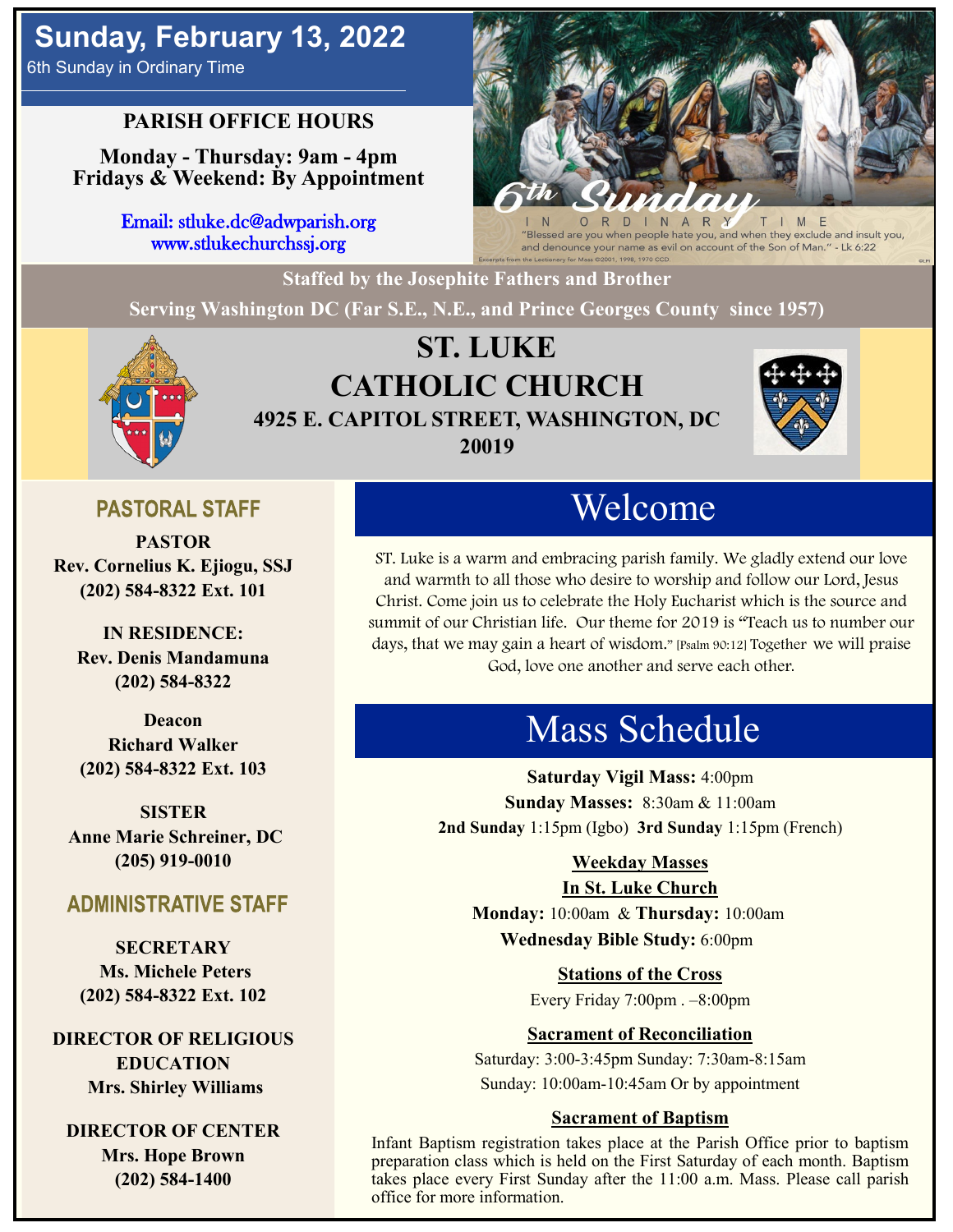**6th Sunday in Ordinary Time Sunday, February 13, 2022** 

# PASTOR'S CORNER

## The Way of Love

 Our ministry as pastors and teachers is enriched by our family experience. In addition, our vocation of leadership connects us to all families. It gives us the responsibility of opening up God's truth about human existence and of sharing with you the saving resources which the Lord has entrusted to the Church. With our Holy Father, we consider it a privilege to undertake "the mission of proclaiming with joy and conviction the good news about the family" (On the Family, no. 86).

 Yes, there is good news to tell. You may occasionally catch a glimpse of it in the news media and in conversation with neighbors or fellow workers. But the full story is to be found in God's word. The First Letter of John puts it succinctly: In this way the love of God was revealed to us: God sent his only Son into the world that we might have life through him. In this is love: not that we have loved God, but that he loved us. . . . Beloved, if God so loved us, we also must love one another (1 Jn 4:9-11).

 Thus, the basic vocation of every person, whether married or living a celibate life, is the same: *follow the* way of love, even as Christ loved you (cf. Eph 5:2). The Lord issues this call to your family and to every family regardless of its condition or circumstances. Love brought you to life as a family. Love sustains you through good and bad times. When our Church teaches that the family is an "intimate community of life and love," it identifies something perhaps you already know and offers you a vision toward which to grow.

 What you do in your family to create a community of love, to help each other to grow, and to serve those in need is critical, not only for your own sanctification but for the strength of society and our Church. It is a participation in the work of the Lord, a sharing in the mission of the Church. It is holy.

https://www.usccb.org/topics/marriage-and-family-lifeministries/follow-way-love

## Reflection for 6th Sunday in Ordinary time

 What has been the most difficult challenge you faced in your life? Many difficult human experiences can "turn up the heat" in our lives, causing us to question the why of things or even fall into despair. Some people just somewhat passively accept what life brings, even death, and chalk difficult experiences up to happening "because they do." They seemingly endure and move on.

 Taking life at face value, there really is no ultimate meaning to things. It's easier to ignore that inner prompting calling us to understand why. It's there whether we admit it or not. To question or not to question — that is the question! People sometimes give up the God search because it causes too many questions. Once we open the door to the possibility of God's existence, then all of the awkward, challenging, and tragic pieces of life have to find their place.

 It gets messy. But the search is so important to living. We can easily dry up and become arid, abandoning any hope for purpose and meaning because it's too difficult and non-rational at times. In searching for answers to the how and why of life, human beings also embark on a search for God. When one finally stumbles upon the real living tangible presence of God, then that discovery allows life's ironies and tensions to be held side by side with the all-encompassing totally unconditional, unmerited love of God!

 Then when life's heat gets turned up, difficulties and challenges abound, dryness and heartache become the norm, the soul remains in joyful repose. There is no fear. The beatitudes celebrate life's ironies and tensions, holding them all together in the Kingdom of God. Poverty, hunger, weeping, being insulted and hated are not things we would normally associate with being God's friends. But they are!

 In fact, those who experience these uncomfortable realities of life are actually better off than those who do not. This is what makes Jesus' message so intriguing! Don't give up questioning. Questioning the apparent inequities and polarities of human experience will certainly challenge one's faith. But it's the only way to deepen it.

Liturgical Publications 2015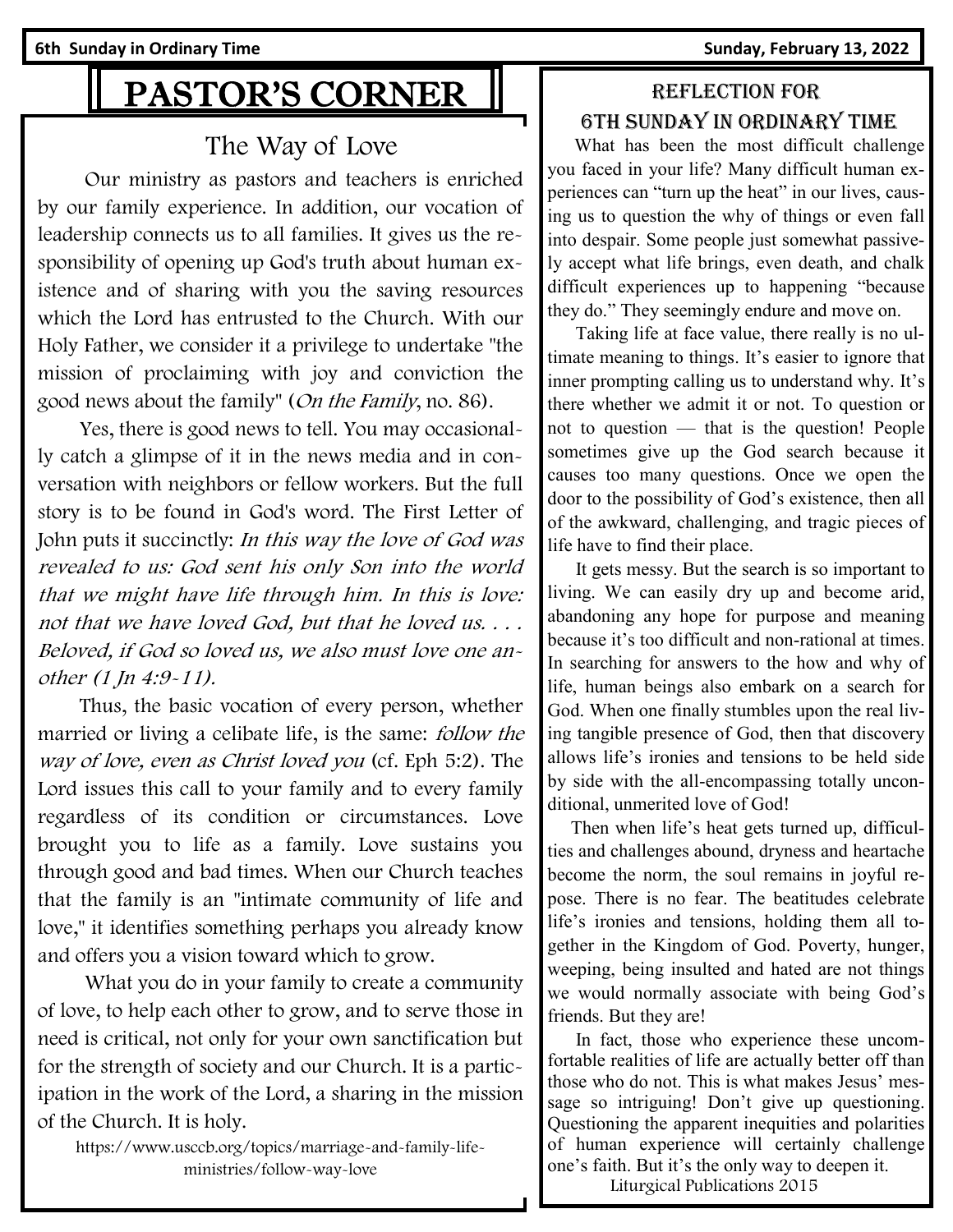**6th Sunday in Ordinary Time Sunday, February 13, 2022** 

#### HAPPY BIRTHDAY/ANNIVERSARY

We would like to wish a wonderful happy birthday

to Janice M. Williams, Steven B. Quarles, Bernadine Conrad, Barbara Batts, Colette Matiki, and

Toni Neal .

# MAY THE JOY OF THE LORD

# BE YOU STRENGTH!!!

# Church Support

Please consider making a donation to support our parish during this trying times. You may Drop off or mail your gifts to the parish. You may give online through our website: http:www.stlukechurchssj.org/ And clicking on the donate button. You may also **TEXT**: 202-335-3116

**Readings for the week of February 13, 2022**

**Sunday:** Jerimiah 17:5-8/Psalms 1:1-2, 3, 4, 6 [40:5a]/1 Corinthians 15:12, 16-20/Luke 6:17, 20-26 **Monday:** James 1:1-11/Psalms 119:67, 68, 71, 72, 75, 76/Mark 8:11-13 **Tuesday:** James 1:12-18/Psalms 94:12-13a, 14

-15, 18-19/Mark 8:14-21

**Wednesday:** James 1:19-27/Psalms 15:2-3a, 3bc-4ab, 5/Mark 8:22-26 **Thursday:** James 2:1-9/Psalms 34:2-3, 4-5, 6-7/ Mark 8:27-33 **Friday:** James 2:14-24, 26/Psalms 112:1-2, 3-4, 5-6/Mark 8:34—9:1 **Saturday:** James 3:1-10/Psalms 12:2-3, 4-5, 7- 8/Mark 9:2-13 **Next Sunday:** 1 Samuel 26:2, 7-9, 12-13, 22-23/ Psalms 103:1-2, 3-4, 8, 10, 12-13 [8a]/ 1 Corinthians 15:45-49/Luke 6:27-38

#### **WEEKLY MASS**

**Monday 2/14 Birthday Blessings for Bernadine Conrad Eternal repose of the soul of Timothy Jerome Glover+++ by Hilda McDougald**

**Thursday 2/17 Eternal repose of the soul of Lois Jameson+++ by Hilda McDougald**

**Friday 2/18 Weekday**

**Saturday 2/19 Weekday**

**Wednesday 2/16 Weekday**

 **Tuesday 2/15 Weekday**

## Pray for the Sick & Shut-In of Our Parish

Barbara Barnes Blanche Bourm Barbara Batts Tanisha Bennett Tammy Berry William P. Brown Ruth Bundy Beatrice Carroll Melinda Conrad-Brown Edith Cornish Aniceto Charles Patricia Chase Valene Chemoo Joyce Cristwell Alvera Dance

Iyana Davage Joyce Diggs Lamont Diggs, Sr. Crawley Easely Marita C. Edelin Joshua M. Faison Kimbolyn Flowers Anthony Flowers Tina Garvin Florence Hall Steve Halle Chris Hawkins Charlene Haywood Brenda Henson James Holley Rudolph Holley

James Hughes Melvin Jamison Mary Ann Johnson David & Keisha Jones Dawn Lattimer Lawrence Lee Maria A. Logan Bernadette Mahoney Doreene Mahoney Barbara Mallory Doris McCannon Alice L. Montague Veronica Murray David Neal Florence Patterson Marlene Patterson

Silvia Perry Doreene Redd Corley Redd Leroy Sandifer Betty Smith Kayla Tatum Rolland Taylor Gloria Thompson-Price James F. Thompson, Jr. Matthew Thompson Barbara B. Tyler Wayne A. Wallace Marquita Ward Shiela Washington Steven Washington

Cecelia Williams Wellington Waters Dolores Woodard, Jr. Harold Woodard, Sr.

St Luke military families.

All the Homeless men and women in our community.

Please pray for all those who are sick but have no one to pray for them